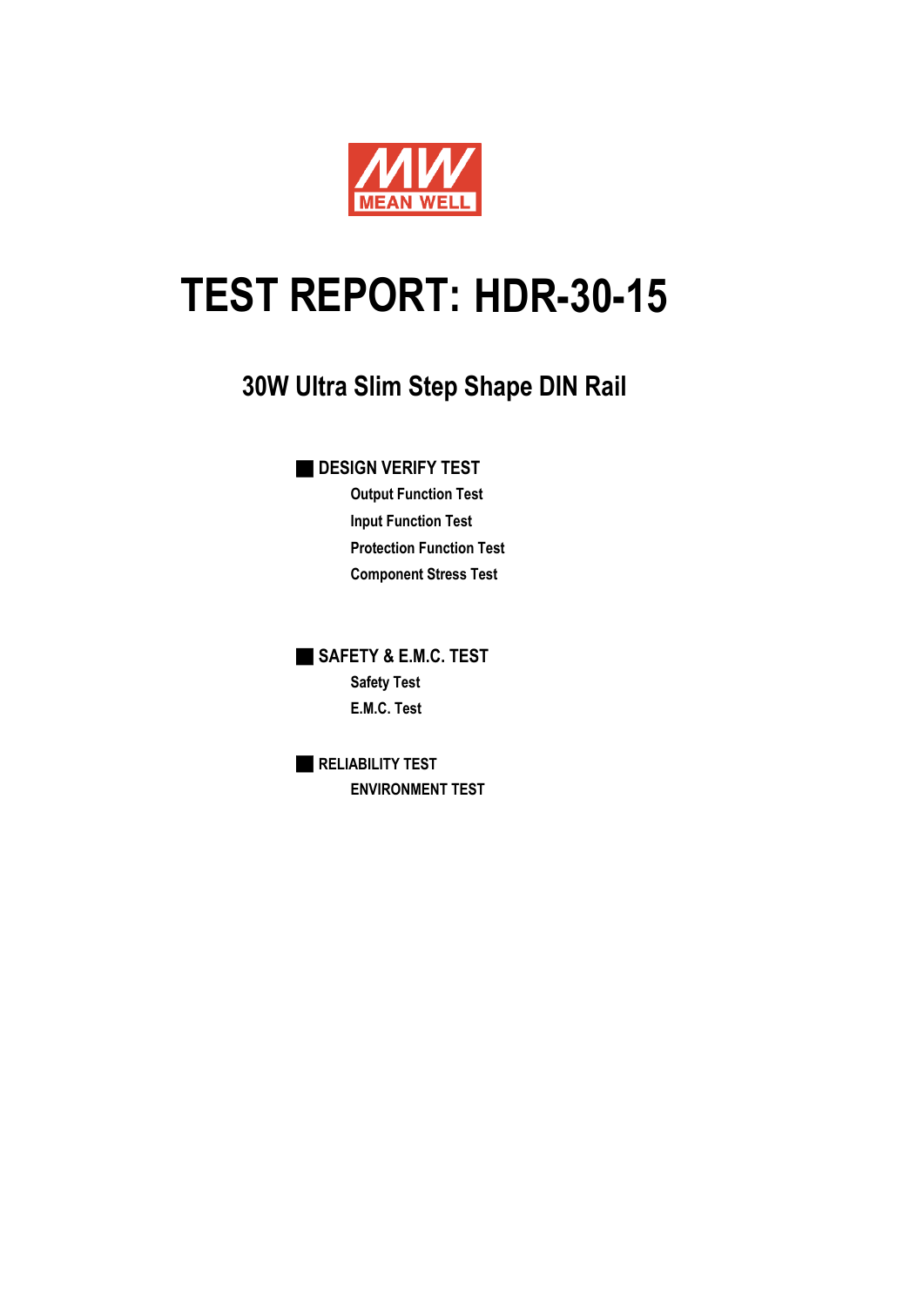

#### **B** DESIGN VERIFY TEST

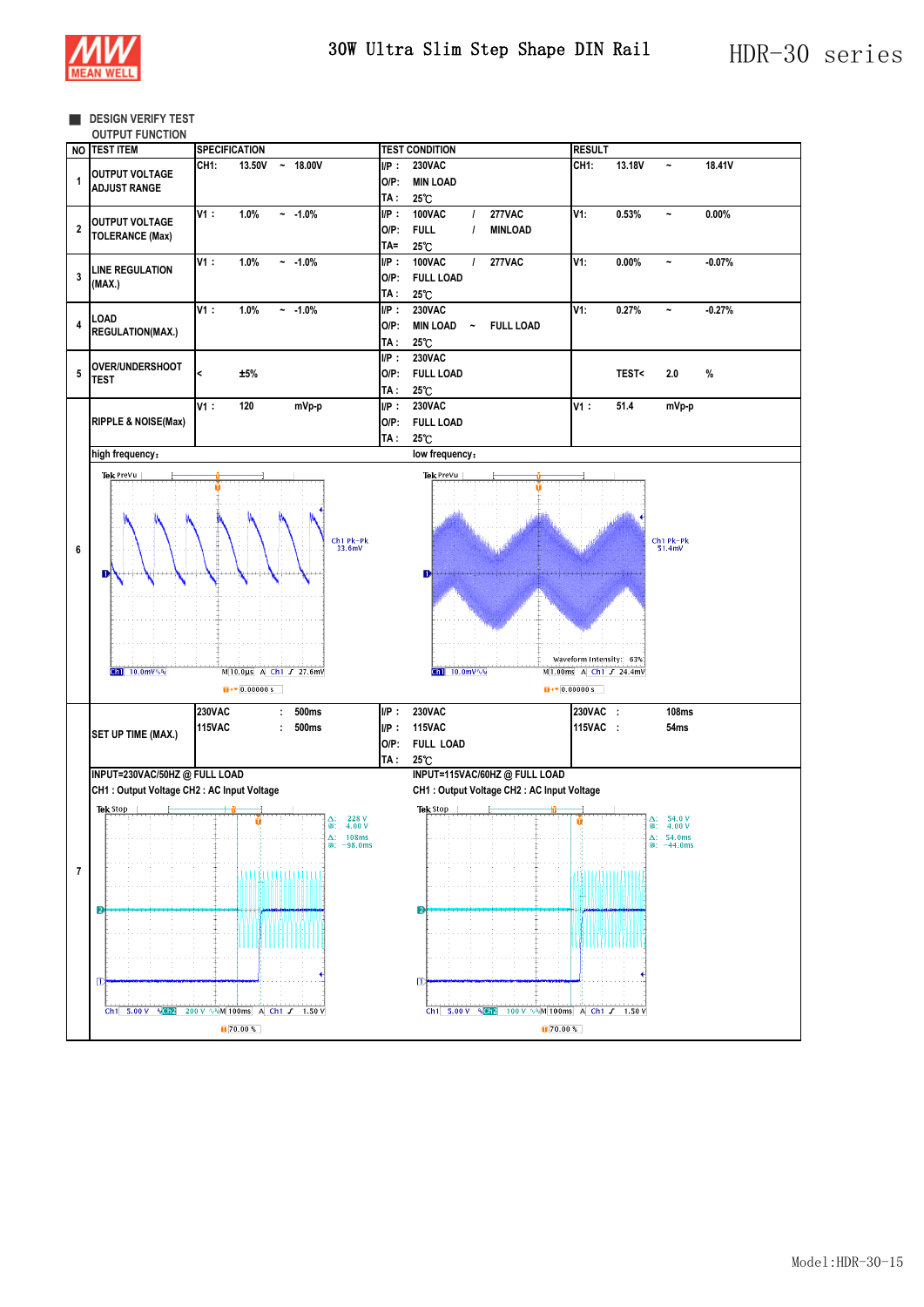

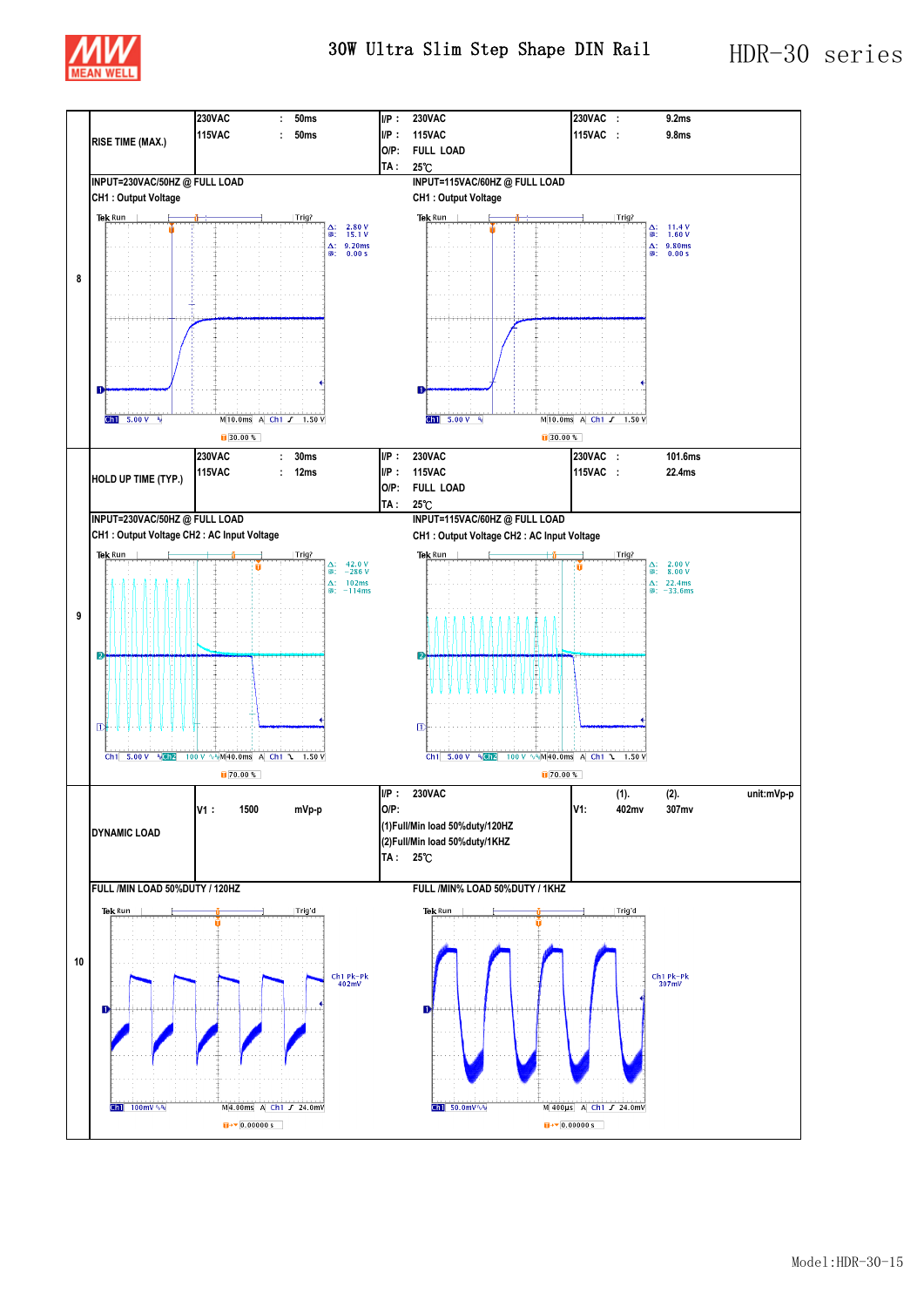

# **INPUT FUNCTION TEST**

|                         | <b>TEST ITEM</b>                       | <b>SPECIFICATION</b>                                                        | <b>TEST CONDITION</b>                                                            | <b>RESULT</b>                             |              |                   |               |
|-------------------------|----------------------------------------|-----------------------------------------------------------------------------|----------------------------------------------------------------------------------|-------------------------------------------|--------------|-------------------|---------------|
|                         |                                        |                                                                             | I/P: TESTING                                                                     |                                           | $67.0$ VAC ~ |                   | <b>277VAC</b> |
|                         |                                        |                                                                             | O/P: FULL LOAD                                                                   |                                           |              |                   |               |
|                         |                                        |                                                                             | $Ta: 25^{\circ}C$                                                                |                                           |              |                   |               |
|                         |                                        |                                                                             | IP:                                                                              |                                           |              |                   |               |
| 1                       | <b>INPUT VOLTAGE</b>                   |                                                                             |                                                                                  |                                           |              |                   |               |
|                         | <b>RANGE</b>                           | 85VAC ~ 277VAC                                                              | <b>LOW-LINE</b><br>$= 97VAC$                                                     | <b>TEST:</b>                              |              | OK                |               |
|                         |                                        |                                                                             | <b>HIGH-LINE</b><br>$= 300VAC$                                                   |                                           |              |                   |               |
|                         |                                        |                                                                             | O/P : FULL/MIN LOAD                                                              |                                           |              |                   |               |
|                         |                                        |                                                                             | ON:30 Sec; OFF:30 Sec 10MIN                                                      |                                           |              |                   |               |
|                         |                                        |                                                                             | (POWER ON/OFF NO DAMAGE)                                                         |                                           |              |                   |               |
|                         |                                        | $~-$ 63HZ<br>47HZ                                                           | $I/P$ : 100VAC<br>$\sim 277$ VAC                                                 |                                           |              |                   |               |
| $\overline{2}$          | <b>INPUT FREQUENCY</b><br><b>RANGE</b> | <b>NO DAMAGE</b>                                                            | O/P: FULL~MIN LOAD                                                               | <b>TEST:</b>                              |              | <b>OK</b>         |               |
|                         |                                        |                                                                             | $Ta: 25^{\circ}C$                                                                |                                           |              |                   |               |
|                         |                                        | / 230VAC<br>0.48A                                                           | IP: 230VAC                                                                       | $=$                                       | 0.26A        | $\prime$          | <b>230VAC</b> |
|                         |                                        | / 115VAC<br>0.88A                                                           | I/P: 115VAC                                                                      | $=$                                       | 0.51A        | $\prime$          | <b>115VAC</b> |
|                         | 3 INPUT CURRENT (TYP.)                 |                                                                             | O/P: FULL LOAD                                                                   |                                           |              |                   |               |
|                         |                                        |                                                                             | TA :<br>$25^\circ$ C                                                             |                                           |              |                   |               |
|                         |                                        | $\overline{\phantom{a}}$<br>0.30W                                           | IP:<br><b>230VAC</b>                                                             | $\overline{\phantom{a}}$                  | 0.1097       | W                 |               |
| $\overline{\mathbf{4}}$ | <b>NO LOAD POWER</b>                   |                                                                             | O/P: MIN LOAD                                                                    |                                           |              |                   |               |
|                         | <b>CONSUMPTION</b>                     |                                                                             |                                                                                  |                                           |              |                   |               |
|                         |                                        |                                                                             | TA:<br>$25^\circ$ C                                                              |                                           |              |                   |               |
|                         |                                        |                                                                             | I/P: 230VAC                                                                      |                                           |              |                   |               |
|                         | <b>EFFICIENCY (TYP.)</b>               | 89.0%                                                                       | O/P: FULL LOAD                                                                   |                                           | 89.64        | %                 |               |
|                         |                                        |                                                                             | TA: 25°C                                                                         |                                           |              |                   |               |
|                         | 100                                    |                                                                             |                                                                                  |                                           |              |                   |               |
|                         |                                        |                                                                             |                                                                                  |                                           |              |                   |               |
|                         |                                        |                                                                             |                                                                                  |                                           |              |                   |               |
|                         | 90                                     |                                                                             |                                                                                  |                                           |              |                   |               |
|                         |                                        |                                                                             |                                                                                  |                                           |              |                   |               |
| 5                       |                                        |                                                                             |                                                                                  |                                           |              |                   |               |
|                         |                                        |                                                                             |                                                                                  |                                           |              |                   |               |
|                         | 80                                     |                                                                             |                                                                                  |                                           |              |                   | $-230$        |
|                         |                                        |                                                                             |                                                                                  |                                           |              |                   |               |
|                         |                                        |                                                                             |                                                                                  |                                           |              |                   | $-115$        |
|                         | 70                                     |                                                                             |                                                                                  |                                           |              |                   |               |
|                         |                                        |                                                                             |                                                                                  |                                           |              |                   |               |
|                         | 60                                     |                                                                             |                                                                                  |                                           |              |                   |               |
|                         |                                        |                                                                             | 10% Load 20% Load 30% Load 40% Load 50% Load 60% Load 70% Load 80% Load 90% Load |                                           |              |                   |               |
|                         |                                        |                                                                             |                                                                                  |                                           |              |                   |               |
|                         |                                        |                                                                             |                                                                                  |                                           |              |                   |               |
|                         |                                        | / 230VAC<br>45A                                                             | I/P: 230VAC                                                                      | l=                                        | 40.6A        | $\prime$          | <b>230VAC</b> |
|                         | <b>INRUSH CURRENT</b>                  | / 115VAC<br>25A                                                             | I/P: 115VAC                                                                      | ll=                                       | 18.2A        | $\prime$          | <b>115VAC</b> |
|                         | (TYP.)                                 | twidth= 555 us measured at 50% lpeak                                        | O/P: FULL LOAD                                                                   |                                           |              |                   |               |
|                         |                                        | <b>COLD START</b>                                                           | TA :                                                                             |                                           |              |                   |               |
|                         | INPUT=230VAC/50HZ @ FULL LOAD          |                                                                             | $25^\circ$ C<br>INPUT=115VAC/50HZ @ FULL LOAD                                    |                                           |              |                   |               |
|                         |                                        | CH2 : AC Input Voltage CH4 : Input current (1V=1A)                          | CH2: AC Input Voltage CH4: Input current (1V=1A)                                 |                                           |              |                   |               |
|                         |                                        |                                                                             |                                                                                  |                                           |              |                   |               |
|                         | Tek Stop                               |                                                                             | Tek Stop                                                                         |                                           |              |                   |               |
|                         |                                        |                                                                             |                                                                                  |                                           |              |                   |               |
|                         |                                        |                                                                             |                                                                                  |                                           |              |                   |               |
|                         |                                        |                                                                             |                                                                                  |                                           |              |                   |               |
| 6                       |                                        |                                                                             |                                                                                  |                                           |              |                   |               |
|                         | D                                      | Ch4 Max<br>40.6 A                                                           | $\overline{2}$                                                                   |                                           |              | Ch4 Max<br>18.2 A |               |
|                         |                                        |                                                                             | aranjenarjaneni                                                                  |                                           | عصمائصته     |                   |               |
|                         |                                        |                                                                             |                                                                                  |                                           |              |                   |               |
|                         |                                        |                                                                             |                                                                                  |                                           |              |                   |               |
|                         |                                        |                                                                             |                                                                                  |                                           |              |                   |               |
|                         |                                        |                                                                             |                                                                                  |                                           |              |                   |               |
|                         | ⑧                                      |                                                                             | $\overline{a}$                                                                   |                                           |              |                   |               |
|                         |                                        |                                                                             |                                                                                  |                                           |              |                   |               |
|                         | Ch2<br>Ch4 10.0 A                      | 200 V ∿ M4.00ms A Ch4 J 4.40 A<br>$\overline{u}$ + $\overline{v}$ 2.40000ms | 100 V \ M4.00ms A Ch4 J 4.60 A<br>Ch2<br>Ch4 10.0 A                              | $\overline{u}$ + $\overline{u}$ 2.40000ms |              |                   |               |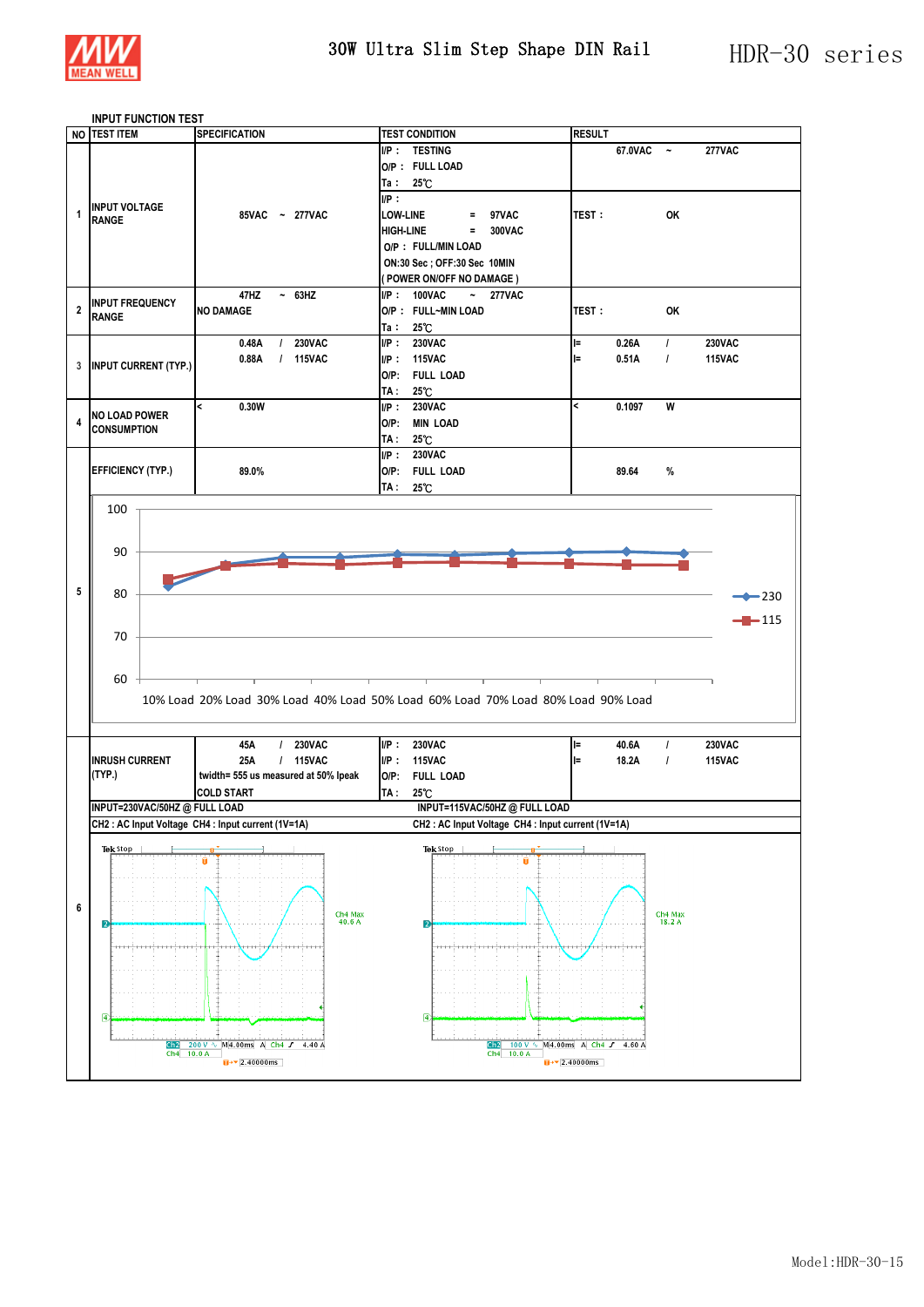

## **PROTECTION FUNCTION TEST**

|   | NO TEST ITEM                             | <b>SPECIFICATION</b>                             | <b>TEST CONDITION</b>     | <b>RESULT</b>                    |
|---|------------------------------------------|--------------------------------------------------|---------------------------|----------------------------------|
|   |                                          |                                                  | UP:<br><b>277VAC</b>      | <b>277VAC</b><br>129.00%         |
|   |                                          | 105%<br>160%<br>$\tilde{\phantom{a}}$            | UP:<br><b>230VAC</b>      | <b>230VAC</b><br>129.00%         |
|   | <b>OVER LOAD</b><br><b>PROTECTION</b>    |                                                  | UP:<br>100VAC             | 129.00%<br>100VAC                |
|   |                                          |                                                  | <b>TESTING</b><br>$O/P$ : | <b>Constant Current Limiting</b> |
|   |                                          |                                                  | $25^\circ$ C<br>TA :      |                                  |
|   |                                          |                                                  | UP:<br><b>277VAC</b>      | <b>277VAC</b><br>21.30V          |
|   | <b>OVER VOLTAGE</b><br><b>PROTECTION</b> | <b>22.50V</b><br>18,80V<br>$\tilde{\phantom{a}}$ | UP:<br><b>230VAC</b>      | 21.30V<br><b>230VAC</b>          |
| 2 |                                          |                                                  | UP:<br>85VAC              | 85VAC<br>21.30V                  |
|   |                                          |                                                  | <b>MIN LOAD</b><br>O/P:   | Shut down Re- power ON           |
|   |                                          |                                                  | $25^\circ$ C<br>TA :      |                                  |
|   |                                          |                                                  | UP:<br><b>277VAC</b>      | <b>NO DAMAGE</b>                 |
| 3 | <b>SHORT PROTECTION</b>                  |                                                  | $I/P$ :<br>85VAC          |                                  |
|   |                                          | <b>SHORT EVERY OUTPUT</b>                        | <b>FULL LOAD</b><br>O/P:  | <b>Constant Current Limiting</b> |
|   |                                          | <b>1 HOUR NO DAMAGE</b>                          | $25^\circ$ C<br>Ta:       |                                  |

#### **COMPONENT STRESS TEST**

| <b>NO</b>               | <b>TEST ITEM</b>            |                  | <b>SPECIFICATION</b> |             |       | <b>TEST CONDITION</b> |                                                      | <b>RESULT</b> |                  |        |
|-------------------------|-----------------------------|------------------|----------------------|-------------|-------|-----------------------|------------------------------------------------------|---------------|------------------|--------|
|                         |                             | Q1               | Rated:               | 600V        | 4.5A  | UP:                   | <b>280VAC</b>                                        |               |                  |        |
|                         |                             |                  |                      |             |       |                       |                                                      | VIN:          | <b>280VAC</b>    |        |
|                         |                             |                  |                      |             |       | VDS:                  |                                                      |               | VDS:             |        |
| 1                       | <b>PWM Power Transistor</b> |                  |                      |             |       | $O/P$ :               | (1)Full Load Turn on                                 | (1).          | 508.00V          |        |
|                         |                             |                  |                      |             |       |                       | (2) Output Short                                     | (2).          | 478.00V          |        |
|                         |                             |                  |                      |             |       |                       | (3) Fulll load continue                              | (3).          | 502.00V          |        |
|                         |                             |                  |                      |             |       | Ta:                   | $25^\circ$ C                                         |               |                  |        |
|                         |                             | D <sub>100</sub> | Rated:               | <b>120V</b> | 20.0A | $IIP$ :               | <b>280VAC</b>                                        |               | D <sub>100</sub> |        |
|                         |                             |                  |                      |             |       | VDS:                  |                                                      |               | VDS:             |        |
| $\overline{\mathbf{c}}$ | O/P Diode                   |                  |                      |             |       | OP:                   | (1)Full Load Turn on                                 | (1).          | 82.40V           |        |
|                         |                             |                  |                      |             |       |                       | (2) Output Short                                     | (2).          | 72.80V           |        |
|                         |                             |                  |                      |             |       |                       | (3) Fulll load continue                              | (3).          | 78.80V           |        |
|                         |                             |                  |                      |             |       | Ta:                   | 25°C                                                 |               |                  |        |
|                         |                             | C <sub>5</sub>   | Rated:               | 68uf        | 400V  | UP:                   | <b>280VAC</b>                                        |               |                  |        |
|                         |                             |                  |                      |             |       |                       | O/P: (1)Full Load Turn on /Off                       | (1).          | 388.00V          |        |
| 3                       | Input Capacitor             |                  |                      |             |       |                       | (2) Min load Turn on /Off                            | (2).          | 388.00V          |        |
|                         |                             |                  |                      |             |       |                       | (3) Full Load / Min load Change                      | (3).          | 388.00V          |        |
|                         |                             |                  |                      |             |       | Ta:                   | $25^\circ$ C                                         |               |                  |        |
|                         |                             | U101             | Rated:               | 38V         | (max) | $IIP$ :               | <b>280VAC</b>                                        |               | U101             | U1     |
|                         |                             |                  |                      | 0V          | (min) | OP:                   | (1)Full Load                                         | (1).          | 23.00V           | 23.00V |
|                         |                             |                  |                      |             |       |                       | (2)Output Short                                      | (2).          | 11.80V           | 0.72V  |
| 4                       | Control IC                  |                  |                      |             |       |                       | $(3)$ O.L.P                                          | (3).          | 11.80V           | 3.70V  |
|                         |                             | U1               | Rated:               | 35V         | (max) |                       | $(4)$ O.V.P                                          | (4).          | 30.10V           | 21.30V |
|                         |                             |                  |                      | 0V          | (min) |                       | (5) Low Line No Load Vo(min)                         | (5).          | 17.60V           | 12.90V |
|                         |                             |                  |                      |             |       | Ta:                   | $25^\circ$ C                                         |               |                  |        |
|                         |                             | D <sub>5</sub>   | Rated:               | 1000V       | 1.0A  | UP:                   | <b>280VAC</b>                                        |               |                  |        |
|                         |                             |                  |                      |             |       |                       | O/P: (1)Dynamic Load Full/Min Load 90%Duty/1KHz (1). |               | 488.00V          |        |
| 6                       | <b>Clamp Diode</b>          |                  |                      |             |       |                       | (2) Fulll load continue                              | (2).          | 492.00V          |        |
|                         |                             |                  |                      |             |       | Ta:                   | $25^\circ$ C                                         |               |                  |        |

#### ■**SAFETY & E.M.C. TEST**

**SAFETY TEST**

| NO ITEST ITEM                          | <b>SPECIFICATION</b>             | <b>ITEST CONDITION</b>                      | <b>RESULT</b>                             |
|----------------------------------------|----------------------------------|---------------------------------------------|-------------------------------------------|
| <b>WITHSTAND VOLTAGE</b>               | 4.000KVAC<br>/min<br>$I/P-O/P$ : | I/P-O/P: 4.400KVAC<br>/min<br>25℃<br>lTa ∶  | $I/P-O/P$ :<br>1.52mA<br><b>NO DAMAGE</b> |
| <b>ISOLATION</b><br><b>IRESISTANCE</b> | 500VDC>100MΩ<br>$I/P$ -O/P:      | $I/P$ -O/P: $500VDC$<br>25 C/70% RH<br>Ta : | $IP-O/P$ :<br>9999MΩ<br><b>NO DAMAGE</b>  |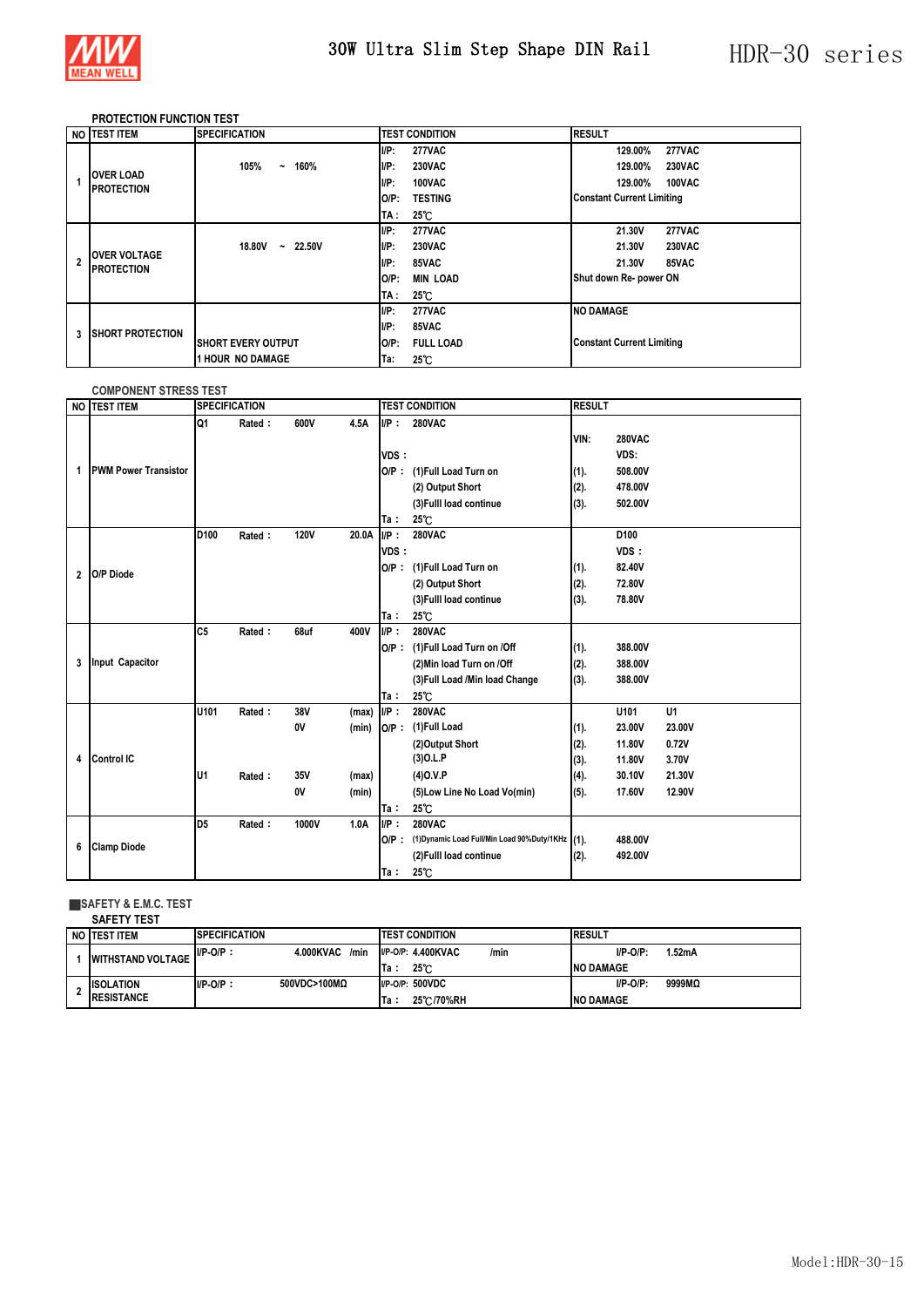

## **E.M.C. TEST**

|   | NO TEST ITEM      | <b>SPECIFICATION</b>             | <b>TEST CONDITION</b>             | <b>RESULT</b>                |
|---|-------------------|----------------------------------|-----------------------------------|------------------------------|
|   |                   | EN61000-3-2                      | UP:<br>/50HZ<br><b>230VAC</b>     | <b>PASS</b>                  |
|   | <b>HARMONIC</b>   | <b>CLASS A</b>                   | O/P: FULL LOAD                    |                              |
|   |                   |                                  | $25^\circ$ C<br>Ta:               |                              |
|   |                   | <b>EN55022</b>                   | /50HZ<br>UP:<br><b>230VAC</b>     | <b>PASS</b>                  |
| 2 | <b>CONDUCTION</b> | <b>CLASS B</b>                   | $O/P$ : FULL LOAD /<br>50% LOAD   | <b>Test by certified Lab</b> |
|   |                   |                                  | $25^\circ$ C<br>Ta ∶              |                              |
|   |                   | <b>EN55022</b>                   | UP:<br>/50HZ<br><b>230VAC</b>     | <b>PASS</b>                  |
| 3 | <b>RADIATION</b>  | <b>CLASS B</b>                   | O/P: FULL LOAD                    | <b>Test by certified Lab</b> |
|   |                   |                                  | 25 C<br>Ta :                      |                              |
|   |                   | EN61000-4-2                      | /50HZ<br><b>230VAC</b><br>UP:     | <b>CRITERIA A</b>            |
| 4 | E.S.D             | INDUSTRY AIR: 8KV / Contact: 4KV | O/P: FULL LOAD                    |                              |
|   |                   |                                  | $25^\circ$ C<br>Ta :              |                              |
|   |                   | EN61000-4-4                      | /50HZ<br><b>230VAC</b><br>$I/P$ : | <b>CRITERIA A</b>            |
| 5 | E.F.T             | <b>INDUSTRY INPUT: 2KV</b>       | O/P: FULL LOAD                    |                              |
|   |                   |                                  | 25 C<br>Ta :                      |                              |
|   |                   | IEC61000-4-5                     | UP:<br>/50HZ<br><b>230VAC</b>     | <b>CRITERIA A</b>            |
| 6 | <b>ISURGE</b>     | INDUSTRY L-N: 2KV;L/N-PE: 4KV    | O/P: FULL LOAD                    |                              |
|   |                   |                                  | $25^\circ$ C<br>Ta :              |                              |

|                | <b>RELIABILITY TEST</b>  |                                                                                                                               |                      |                                         |                                                                                         |                                                                              |  |  |
|----------------|--------------------------|-------------------------------------------------------------------------------------------------------------------------------|----------------------|-----------------------------------------|-----------------------------------------------------------------------------------------|------------------------------------------------------------------------------|--|--|
|                | NO TEST ITEM             | <b>SPECIFICATION</b>                                                                                                          |                      |                                         | <b>TEST CONDITION</b>                                                                   | <b>RESULT</b>                                                                |  |  |
|                |                          | HDR-30-5<br><b>MODEL:</b><br>1. ROOM AMBIENT BURN-IN:<br>1.0hrs<br>IP:<br><b>230VAC</b><br>2. HIGH AMBIENT BURN-IN:<br>1.0hrs |                      |                                         |                                                                                         |                                                                              |  |  |
|                |                          | IP:<br><b>230VAC</b>                                                                                                          |                      | O/P: 100% LOAD<br>1ZNR1<br>2LE2<br>3 Q1 | TA=49.6 C<br>NO. Positio ROOM AMBIENT<br>24.7°C<br>30.3 C<br>$36.0 \text{ C}$<br>55.4 C | 49.6°C<br><b>HIGH AMBIENT Ta:</b><br>54.9 C<br>60.7°C<br>81.1 <sup>°</sup> C |  |  |
|                |                          |                                                                                                                               |                      | 4 T1 PRI                                | 54.4 C                                                                                  | 76.2 <sup>°</sup> C                                                          |  |  |
|                | <b>TEMPERATURE RISE</b>  |                                                                                                                               |                      | 5 C40                                   | 47.3 C                                                                                  | 71.2 <sup>°</sup> C                                                          |  |  |
| 1              | TEST                     |                                                                                                                               |                      | 6 T1 SEC                                | 61.0 C                                                                                  | 84.5 °C                                                                      |  |  |
|                |                          |                                                                                                                               |                      | 7 C105                                  | 59.7 <sup>°</sup> C                                                                     | 83.8 °C                                                                      |  |  |
|                |                          |                                                                                                                               |                      | 8D <sub>100</sub>                       | 81.9 C                                                                                  | 106.2 <sup>C</sup>                                                           |  |  |
|                |                          |                                                                                                                               |                      | 9 LF101                                 | 50.7°C                                                                                  | 74.9 C                                                                       |  |  |
|                |                          |                                                                                                                               |                      | 10U1                                    | 49.3 C                                                                                  | $73.5^{\circ}$                                                               |  |  |
|                |                          |                                                                                                                               |                      | 11 <b>BD1</b>                           | 37.5 C                                                                                  | 61.6 <sup>°</sup> C                                                          |  |  |
|                |                          |                                                                                                                               |                      | 12 D <sub>5</sub>                       | 49.4 C                                                                                  | 74.6 C                                                                       |  |  |
|                |                          |                                                                                                                               |                      | <b>13 RTH1</b>                          | 40.1 <sup>°</sup> C                                                                     | 61.0 C                                                                       |  |  |
|                |                          |                                                                                                                               |                      | 14 LF1                                  | 35.9 C                                                                                  | 59.6 °C                                                                      |  |  |
|                |                          |                                                                                                                               |                      | 15 PCB(B)                               | 36.3 C                                                                                  | 60.5°C                                                                       |  |  |
|                |                          |                                                                                                                               |                      | 16 C5                                   | 38.9 C                                                                                  | 63.7°C                                                                       |  |  |
|                | OVER LOAD BURN-IN        | <b>NO DAMAGE</b>                                                                                                              |                      | UP:                                     | <b>230VAC</b>                                                                           | <b>TEST : OK</b>                                                             |  |  |
| $\overline{2}$ | TEST                     | 1 HOUR (MIN)                                                                                                                  |                      |                                         | O/P: 123.00%<br>LOAD                                                                    |                                                                              |  |  |
|                |                          |                                                                                                                               |                      | Ta :                                    | $25^\circ$                                                                              |                                                                              |  |  |
| 3              | <b>LOW TEMPERATURE</b>   | <b>NO DAMAGE</b>                                                                                                              |                      | UP:                                     | <b>264VAC</b><br>100VAC<br>O/P: FULL LOAD                                               | TEST: OK                                                                     |  |  |
|                | TURN ON TEST             | 1 HOUR (MIN)                                                                                                                  |                      |                                         | $Ta: 30.0^{\circ}C$                                                                     |                                                                              |  |  |
|                |                          | <b>AFTER 12 HOURS</b>                                                                                                         |                      | $I/P$ :                                 | <b>272VAC</b>                                                                           | <b>TEST: OK</b>                                                              |  |  |
|                | <b>HIGH HUMIDITY</b>     | IN CHAMBER ON                                                                                                                 |                      |                                         | O/P: FULL LOAD                                                                          |                                                                              |  |  |
| 4              | <b>HIGH TEMPERATURE</b>  | 50°C<br><b>CONTROL</b>                                                                                                        |                      | Ta :                                    | $50^{\circ}$ C                                                                          |                                                                              |  |  |
|                | <b>HIGH VOLTAGE TEST</b> | <b>NO DAMAGE</b>                                                                                                              |                      | HUMIDITY=                               | 95.0% RH                                                                                |                                                                              |  |  |
|                | <b>TEMPERATURE</b>       | $/(0^{\circ}C - 50^{\circ}C)$<br>±0.03%                                                                                       |                      | UP:                                     | 230VAC                                                                                  | $±0.0083\%$ /(0°C~50°C)                                                      |  |  |
| 5              | <b>COEFFICIENT</b>       |                                                                                                                               |                      |                                         | O/P: FULL LOAD                                                                          |                                                                              |  |  |
|                |                          | 1. Thermal shock Temperature:                                                                                                 | $-40^{\circ}$ $\sim$ |                                         | +85℃                                                                                    | test : ok                                                                    |  |  |
|                | <b>STORAGE</b>           | 2. Temperature change rate : 25°C / MIN                                                                                       |                      |                                         |                                                                                         |                                                                              |  |  |
| 6              | <b>TEMPERATURE TEST</b>  | 3. Dwell time low and high temperature : 30 MIN/EACH                                                                          |                      |                                         |                                                                                         |                                                                              |  |  |
|                |                          | 4. Total test cycle: 5 CYCLE                                                                                                  |                      |                                         |                                                                                         |                                                                              |  |  |
|                |                          | 5. Input/Output condition: STATIC                                                                                             |                      |                                         |                                                                                         |                                                                              |  |  |